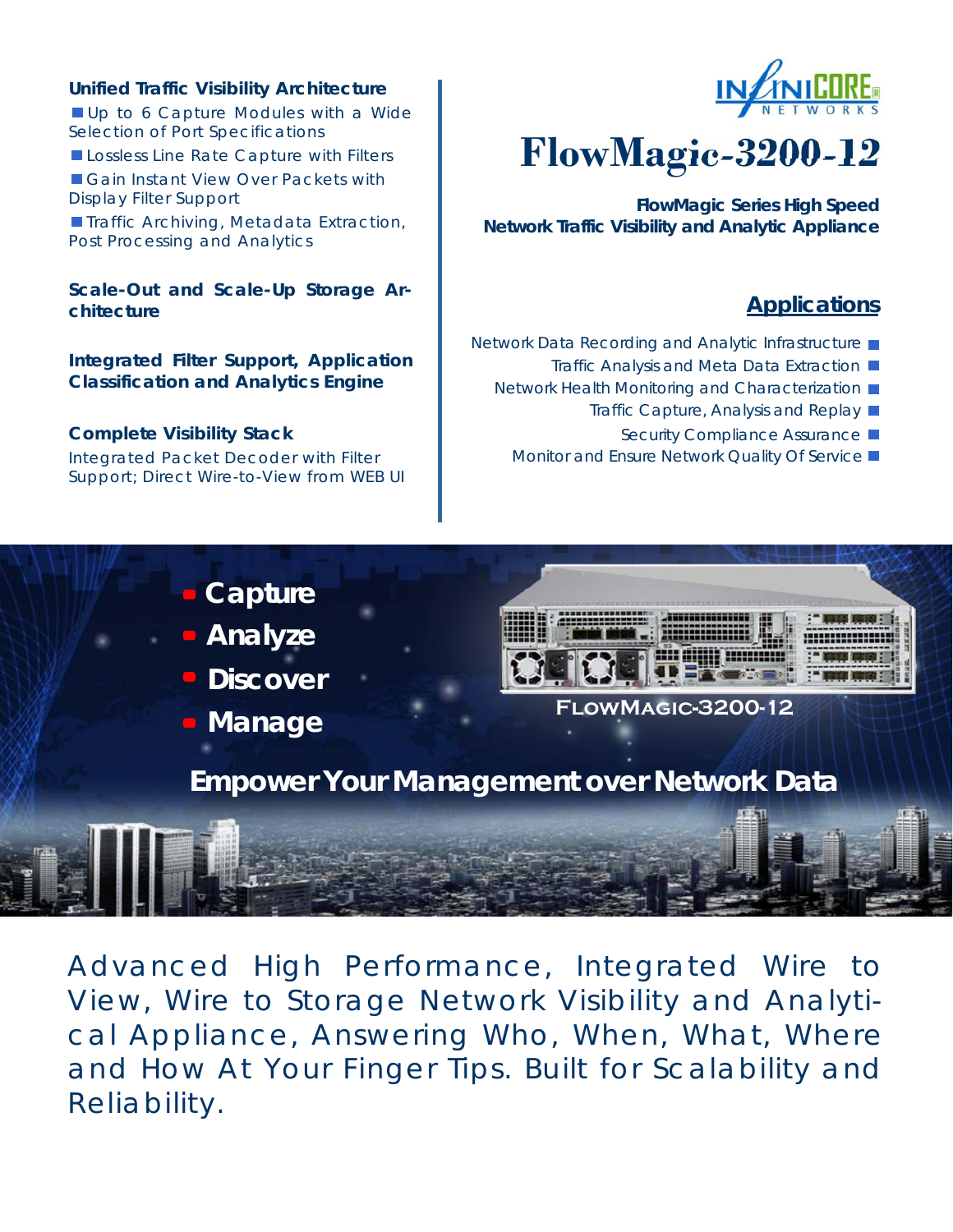## **FlowMagic-3200**

**Unified Network Visibility** 



- Essential Tool in Network Monitoring and Forensic Infrastructure
- Zero Packet Loss for Line Rate Capture at Minimum Size Packet
- Flexible Traffic Capture Modes, Operate at Gigabit or Ten Gigabit Mode
- Wide Range of Media support, 1G, 10G, 10G-DAC, 1G-SGMII, 25G, 40G & 100G
- Integrated Packet Decoder; Gain Instant View Over Packets with Rich Display Filter Support
- Rich Built-in Analytic Tools that Provide End Point, Conversation and Content Information
- Downstream Tool Integration with Data Export in PCAP format
- Integrated Network Performance **Monitoring**
- Role Based Visibility Management
	- Programmable API to Automate Operation Tasks and Analysis
		- Cost Effective, Low Power Design, Low TCO, Green and Environmental Friendly

#### **Contact us**

Infinicore Inc. http://www.infinicoreinc.com

Sales: sales@infinicoreinc.com Support: support@infinicoreinc.com

#### archiving, analyzing and diagnostic tasks. It is a remarkably easy to use tool with rich analytical features that can

capabilities.

linearly scale its storage capacity and capture rate

**Next Generation Device For Total Network Visibility**  The InfiniCORE™ FlowMagic-3200-12 is purposefully designed to solve high speed visibility and analytical issues that today's network administrators and engineers are facing during their daily tasks. Powered by its unified visibility architecture, the FlowMagic-3200 is an ideal platform for wire speed network traffic capturing,

#### **Streamlined, Outstanding Software Package**

The FlowMagic-3200-12 is powered by InfiniOS with comprehensive functionality available directly in the Web based GUI for management, visibility and analytics. InfiniOS has comprehensive role-based rights management to support authorized and differentiated visibility into the data.

#### **Discover The Power of Big Liquid Data**

When data is readily available and properly presented, issues can be discovered faster and resolved quickly. The FlowMagic-3200-12 is the first appliance in its class that enables customers to archive, analyze and comprehend the data in complex network environments quickly and efficiently. The rich analytical features built into the appliance provide a whole new way to help customers to solve network glitches and to ensure the quality of service.

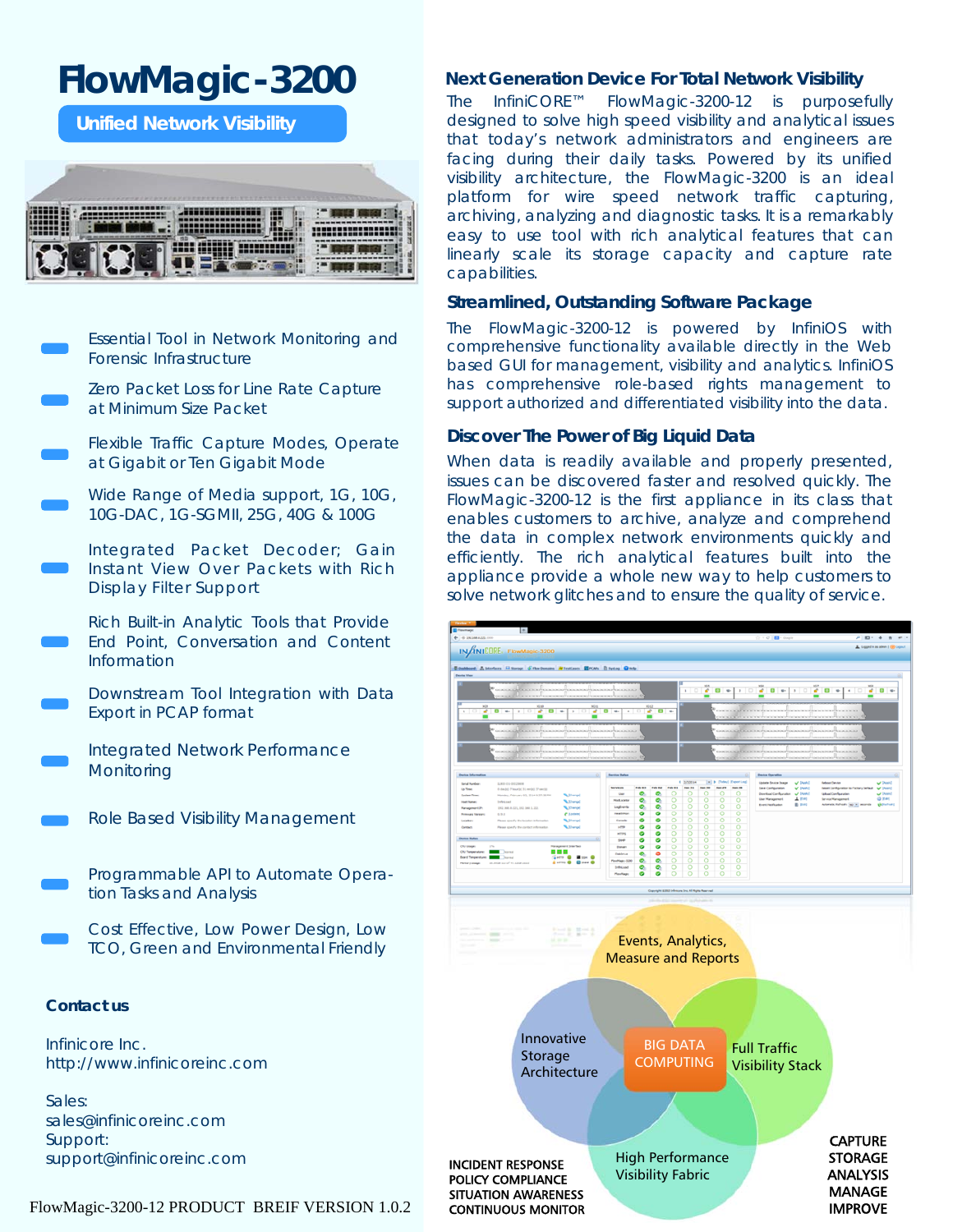## **Highlights of FlowMagic-3200-12 Use Cases**



**For Government, Financial and Enterprise Network Monitoring and Forensic Infrastructure** 

Analytic Services Essential Tool in Near Line Network View Flow Meta Domain Meta Extraction Single Or Multiple TAP Points FlowMagic-3200 Deployment Data Archive Line Rate Packet Capture Performance Help Network Meet Regulatory Com-WORKLOOMBALL pliance such as SOX, PCI and HIPPA Direct Wire-to-View Packet Decoder and Analyzer, Diagnosis Made Easier Plug-and-Play; Support Tap, SPAN or

#### **Unified Visibility, Whenever You Need It and Wherever You Need It In Your Network**

- Cost Effective Packet Level Diagnosis Tool for Network Administrators and Engineers
- Support Sharing Across Multiple Users and Work Groups with Reservation Management
- Plug and Play. Inline Visibility

Inline Mode

- Lossless high performance Data Capture and Analysis
- Easy to Use WebUI Similar to Wireshark™ for Packet Viewing and Analysis
	- Export captured packets in PCAP format



#### **Scale-Out and Scale-Up Traffic Archival Storage Architecture**



All specifications and figures are subject to change without prior notice.

Actual products may look different from the photos.

All trademarks and logos are the properties of Infinicore Inc. All rights reserved.